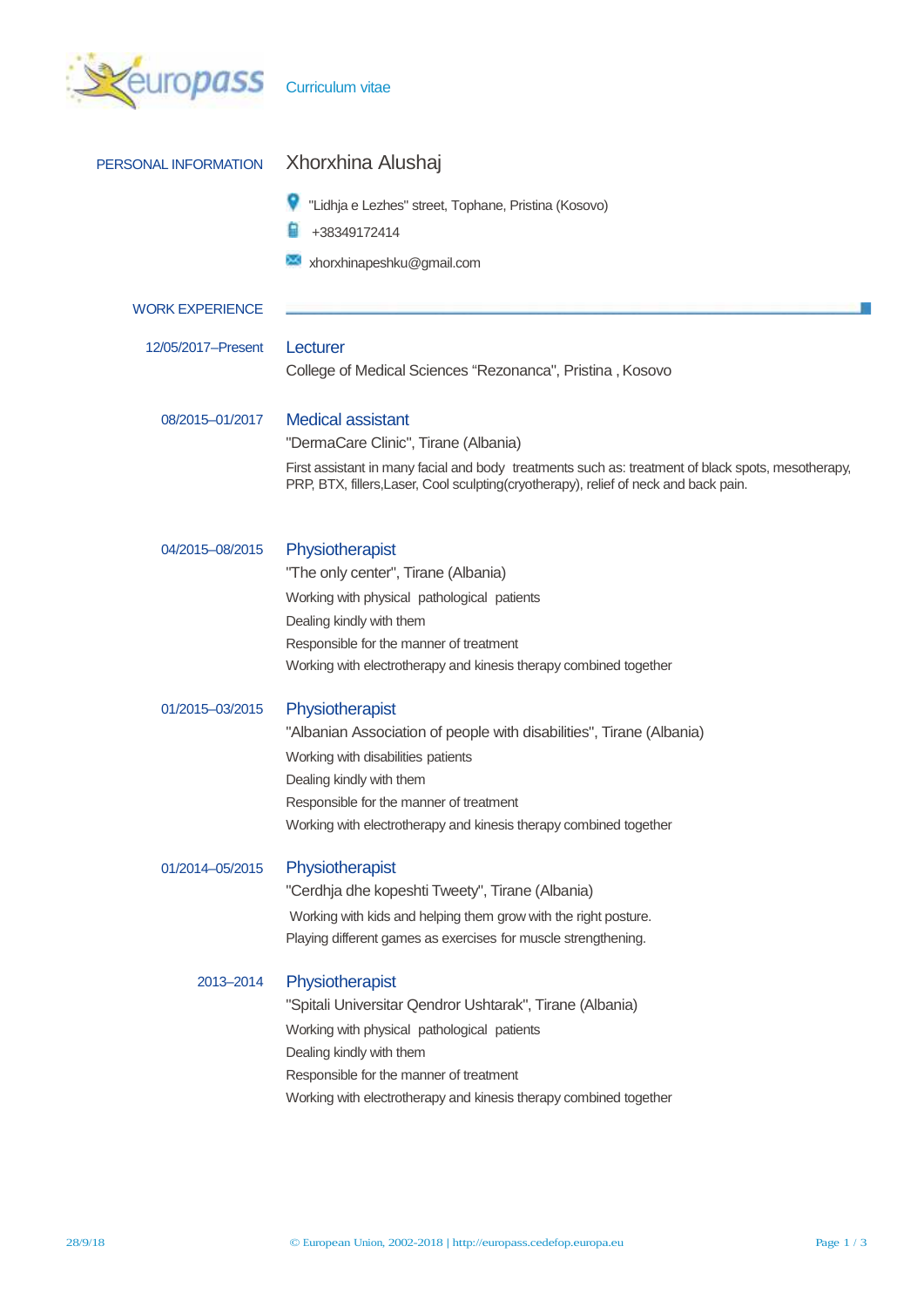

|         | 2011-2013                     | <b>Medical assistant</b><br>"Albanian Association of Physiotherapy", Tirane (Albania)                                                                              |            |  |  |  |
|---------|-------------------------------|--------------------------------------------------------------------------------------------------------------------------------------------------------------------|------------|--|--|--|
|         | <b>EDUCATION AND TRAINING</b> |                                                                                                                                                                    |            |  |  |  |
|         | 02/2016                       | Physiotherapy professional licence                                                                                                                                 |            |  |  |  |
|         |                               | "Albanian medical authority", Tirane (Albania)                                                                                                                     |            |  |  |  |
|         | 2014-2016                     | Master Program in Physiotherapy                                                                                                                                    |            |  |  |  |
|         |                               | "University of Medicine", Tirane (Albania)                                                                                                                         |            |  |  |  |
|         | 2011-2014                     | <b>Bachelor in Physiotherapy</b>                                                                                                                                   |            |  |  |  |
|         |                               | "University of Medicine", Tirane (Albania)                                                                                                                         |            |  |  |  |
|         | 2007-2011                     | Diploma of High School                                                                                                                                             |            |  |  |  |
|         |                               | "Sinan Tafaj", Tirane (Albania)                                                                                                                                    |            |  |  |  |
|         |                               | Completed with Honorary Paper                                                                                                                                      |            |  |  |  |
|         | 17.10.2019                    | <b>Certificate of Attendance</b>                                                                                                                                   |            |  |  |  |
|         |                               | College of Medical Sciences "REZONANCA" Pristina, Kosovo<br><b>International Conference</b><br>'Vartesite ketu dhe gjetke, midis sfidave dhe mundesive"<br>11 ETCS |            |  |  |  |
|         | 25/05/2018                    | <b>Certificate of Attendance</b>                                                                                                                                   |            |  |  |  |
|         |                               | College of Medical Sciences"REZONANCA", Pristina (Kosovo)                                                                                                          |            |  |  |  |
|         |                               | International Conference of Medical Sciences                                                                                                                       |            |  |  |  |
|         |                               | 10 ETCS                                                                                                                                                            |            |  |  |  |
|         | 06/05/2016-08/05/2016         | <b>Certificate of Attendance</b>                                                                                                                                   |            |  |  |  |
|         |                               | KISCOMS, Pristina (Kosovo)                                                                                                                                         |            |  |  |  |
|         |                               | 6 <sup>th</sup> International Congress of Medical Sciences                                                                                                         |            |  |  |  |
|         |                               | 12 ETCS                                                                                                                                                            |            |  |  |  |
|         | 09/04/2016-10/04/2016         | <b>Certificate of Attendance</b>                                                                                                                                   |            |  |  |  |
|         |                               | Albanian Association of Physiotherapy, Tirane (Albania)                                                                                                            |            |  |  |  |
|         |                               | Pilates in Physiotherapy                                                                                                                                           |            |  |  |  |
|         | 27/06/2015                    | <b>Certificate of Attendance</b>                                                                                                                                   |            |  |  |  |
|         |                               | Albanian Association of Physiotherapy, Tirane (Albania)                                                                                                            |            |  |  |  |
|         |                               | Neurological rehabilitation                                                                                                                                        |            |  |  |  |
|         |                               | Kabbat Method                                                                                                                                                      |            |  |  |  |
|         | 26/04/2014                    | <b>Certificate of Attendance</b>                                                                                                                                   |            |  |  |  |
|         |                               | Albanian Association of Physiotherapy, Tirane (Albania)                                                                                                            |            |  |  |  |
|         |                               | Second Physiotherapy Congress with International Participation                                                                                                     |            |  |  |  |
|         |                               | 8 ETCS                                                                                                                                                             |            |  |  |  |
|         | 18/01/2012-20/01/2012         | <b>Certificate of Attendance</b>                                                                                                                                   |            |  |  |  |
|         |                               | Red Cross, Tirane (Albania)                                                                                                                                        |            |  |  |  |
|         |                               | First Aid training                                                                                                                                                 |            |  |  |  |
| 28/9/18 |                               | $\copyright$ European Union, 2002-2018   http://europass.cedefop.europa.eu                                                                                         | Page $2/3$ |  |  |  |